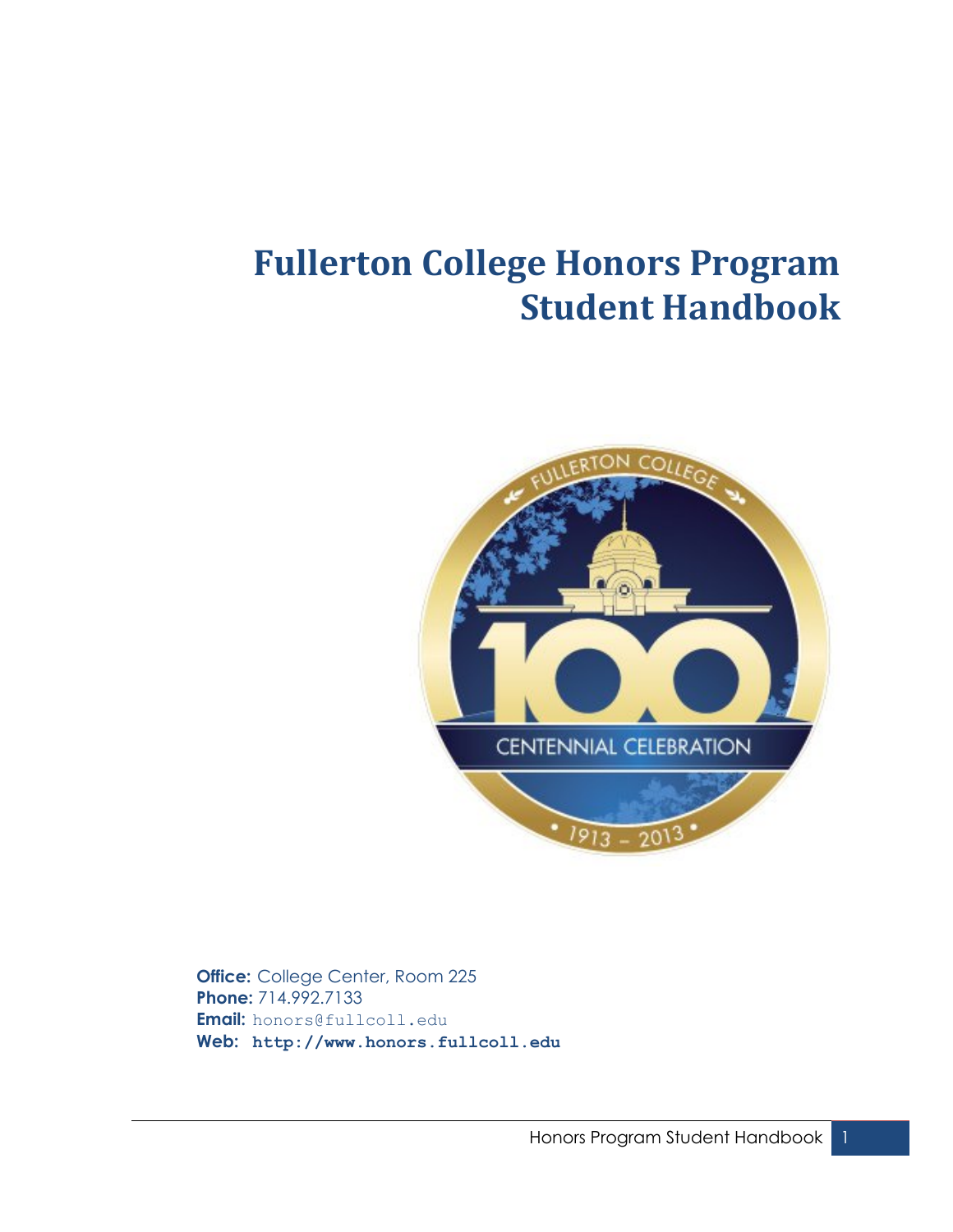# **The Honors Program**

The Fullerton College Honors Program consists of specialized courses designed to develop exceptional academic ability in highly motivated students as they prepare to transfer. Honors courses provide intensive instruction and challenging course work through close interaction with faculty to provide students with an enriched educational experience. The Honors Program also offers valuable opportunities for community service, cultural enrichment, and participation in undergraduate research conferences.

# **Honors Classes**

Faculty design Honors classes to

- Be smaller than the traditional class. With only 20 or 25 students, students can develop strong "high-level" cognitive skills such as problem solving, evaluation, synthesis, critical thinking, and independent thinking;
- build writing and research capabilities in students so that they can excel at upperdivision work after transfer; and
- create a challenging, highly interactive, enjoyable academic experience.

# **Honors Societies**

### **Alpha Gamma Sigma (AGS)**

Our mission is to promote, maintain, and recognize student achievement, offer programs that provide educational, cultural, and social enrichment for members and campus, and to volunteer services to the campus and community.

#### **Benefits:**

- Have your academic excellence recognized at graduation: graduation stoles and preferred seating in the front rows, listed in the Commencement Program.
- Give back to your college and community
- Gain valuable service and leadership skills
- Be eligible to compete for academic and service scholarships
- End of the year banquet

### **Eligibility:**

Students who have completed 12 semester units and have a cumulative GPA of 3.0 or Incoming Freshmen who have a cumulative high school GPA of at least 3.50 http://agsfullertoncollege.wordpress.com/

### **Phi Theta Kappa (PTK)**

The purpose of PTK is to recognize and encourage scholarship among two-year college students. To achieve this purpose, PTK shall provide opportunity for the development of leadership and service, for an intellectual climate for exchange of ideas and ideals, for lively fellowship for scholars, and for stimulation of interest in continuing academic excellence. PTK participates in Honors in Action Program and the College Project. **Benefits:**

- A notation on official transcripts denoting lifetime membership
- Gold graduation stoles for all members participating in Fullerton College Graduation, listed in the Commencement Program, preferred seating in the front rows
- Access to millions of dollars in scholarships
- Letters of recommendation, Golden Key membership pin, and Embossed membership certificate

#### **Eligibility:**

Students who maintain a 3.25 grade point average or higher and are currently enrolled in at least 3 units at Fullerton College. http://ptk.fullcoll.edu/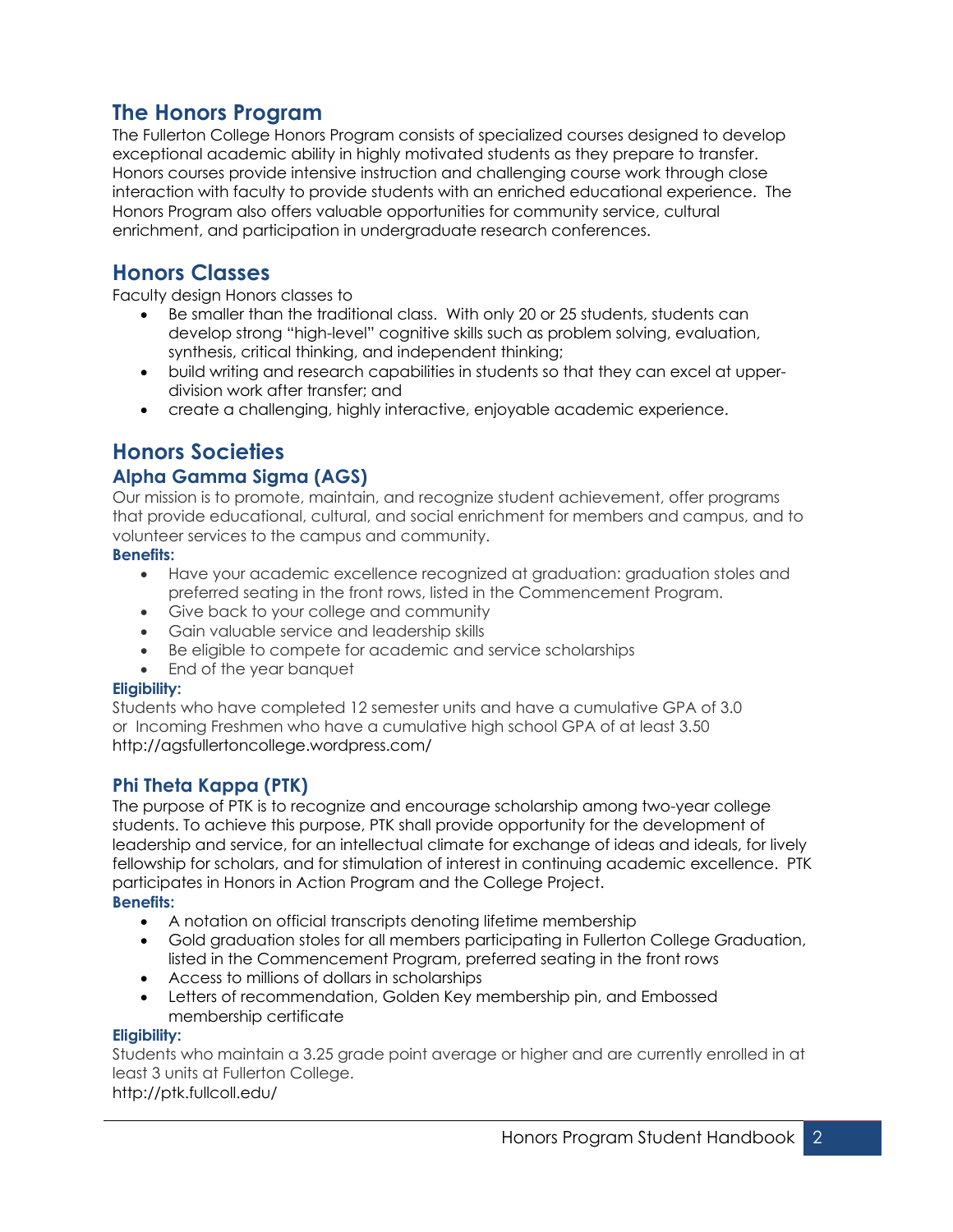# **Honors Program Admission**

**Admission:** To be accepted to the Honors Program, a student must:

| $\Box$ Submit an <b>Application</b> . Available in the Honors Program Office.<br>(See the Program's webpage: http://honors.fullcoll.edu)                                                                                                                   |
|------------------------------------------------------------------------------------------------------------------------------------------------------------------------------------------------------------------------------------------------------------|
| Have a cumulative academic 3.40 GPA or higher for guaranteed admission. If you<br>have a GPA between 3.0 – 3.3, we will review your application and notify you.                                                                                            |
| Submit <b>transcripts</b> of all college work. Students with fewer than 9 semester units of<br>graded college work should submit transcripts of high school work. Unofficial copies<br>are acceptable.                                                     |
| Returning students (out of high school for at least 5 years) and Veterans can choose<br>to join with a GPA below 3.4. Please see a counselor to discuss academic renewal<br>options if you have transcripts with low grades from previous college courses. |
| Maintenance: To be "in good standing," Honors students should:                                                                                                                                                                                             |
| $\Box$ Earn a cumulative GPA $\geq$ 3.25 overall                                                                                                                                                                                                           |
| Meet with a counselor at least once per semester. To make an appointment, call<br>714-992-7084 early (8 a.m.) Monday morning for that week.                                                                                                                |
| Make reasonable progress toward Program completion. Usually, this equates to at<br>least one Honors class every semester.                                                                                                                                  |
| Make reasonable progress toward completing academic goals such as major<br>preparation.                                                                                                                                                                    |
| Engage in community service, school service, or leadership activity, unless for<br>extenuating circumstances you cannot participate.                                                                                                                       |
| Commit no acts of academic dishonesty or other violations of the Fullerton College<br>Student Code of Conduct.                                                                                                                                             |
| In dealing with the Honors Program Office and the Honors Counselors, keep all<br>appointments, update contact information as needed and complete<br>correspondence in a timely fashion, meeting deadlines, in a respectful, professional<br>manner.        |
|                                                                                                                                                                                                                                                            |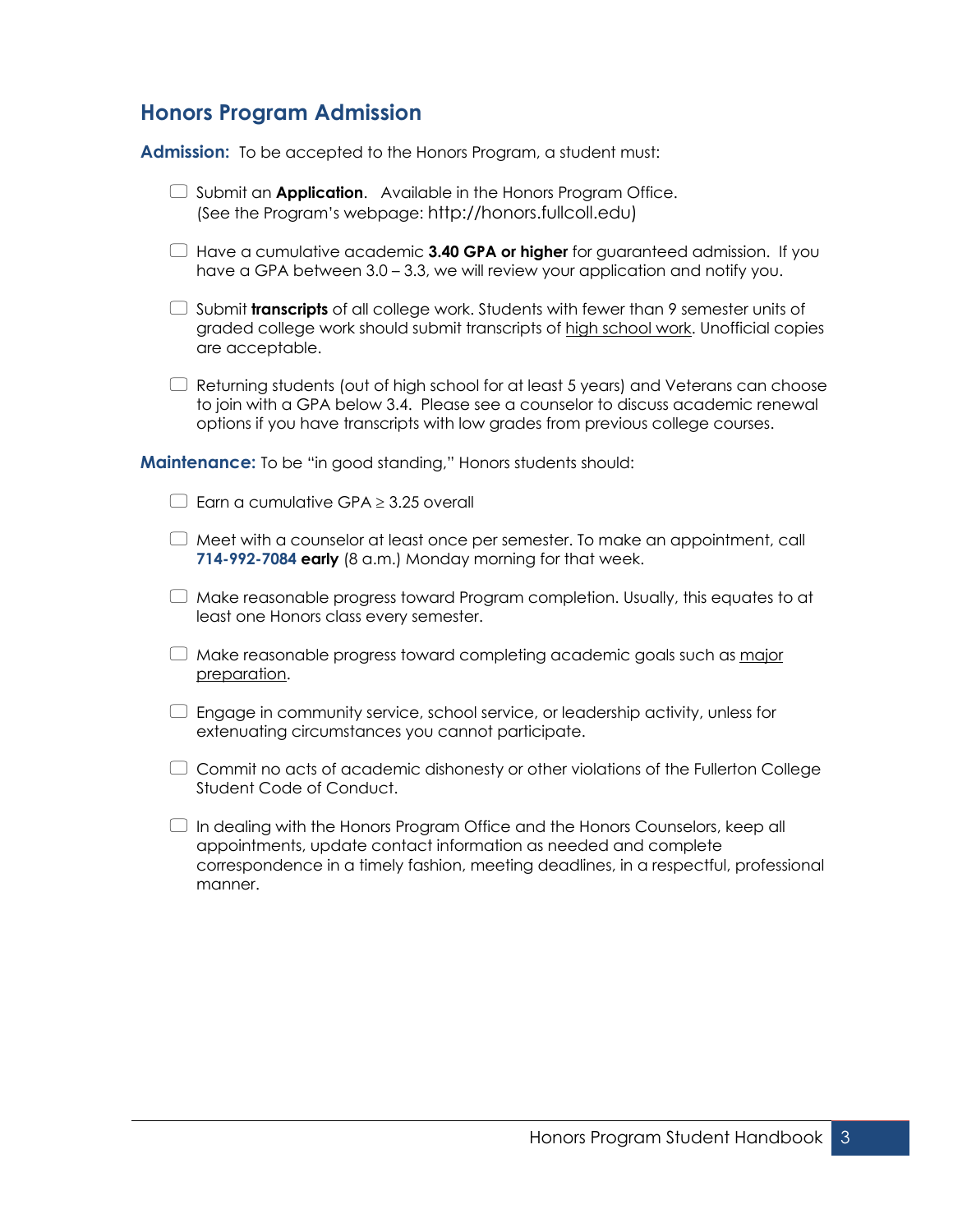### **"This Week in Honors"**

Each Monday morning, during the regular semester, honors students will receive a weekly email newsletter with announcements, campus events, deadlines, and other important information. Please be sure to read this newsletter and pay attention to deadlines listed. If you stop receiving the newsletter, it is your responsibility to contact the Honors office with an updated email address.

# **Honors Program Certification**

**Honors Certification:** All Honors courses counting toward Program completion must be graded (Pass/No Pass is not allowed). Up to six units of Honors coursework may be taken at Cypress College or, by petition, at other HTCC California Community Colleges. http://htcca.org To "complete the Honors Program," not only current Good Standing but also the accomplishment of one of the two Honors track options is required:

#### **Standard Honors Certification**

Complete at least 15 units of Honors coursework with a "C" or better and an overall GPA of 3.4+

#### **STEM Track Honors Certification**

An overall GPA of 3.4+ and complete at least 9 units of Honors coursework and 6 units of high-level STEM non-honors coursework with a "C" or better, attend at least two extracurricular events that relates to your major or career interests **and** one of the following:

- 50 hours of Service Learning with a paper
- Two Academic Conference Presentations
- 30+ Internship hours in your field
- A supervised STEM Weekend Experience
- Other high impact learning experience

#### **STEM Non-Honors Coursework Acceptable for Certification:**

Physics: 221, 222, 223, 299 Chemistry: 111A, 111B, 211A, 211B Biology: 170, 272, 274, 276, 299 Mathematics: 150B, 250A, 250B,

### **Applying for Honors Certification**

All qualified students must apply for Honors Certification. Applications are available in the Honors Office. Applications must be received by March 1st to be recognized as "Honors" Certified" at the spring Honors Certification Lunch and receive a graduation medallion for Commencement (graduating certified students only).

Students who complete the Honors Program receive not only the Certificate but also special transcript notation, "Honors Certified [Sem/Yr]."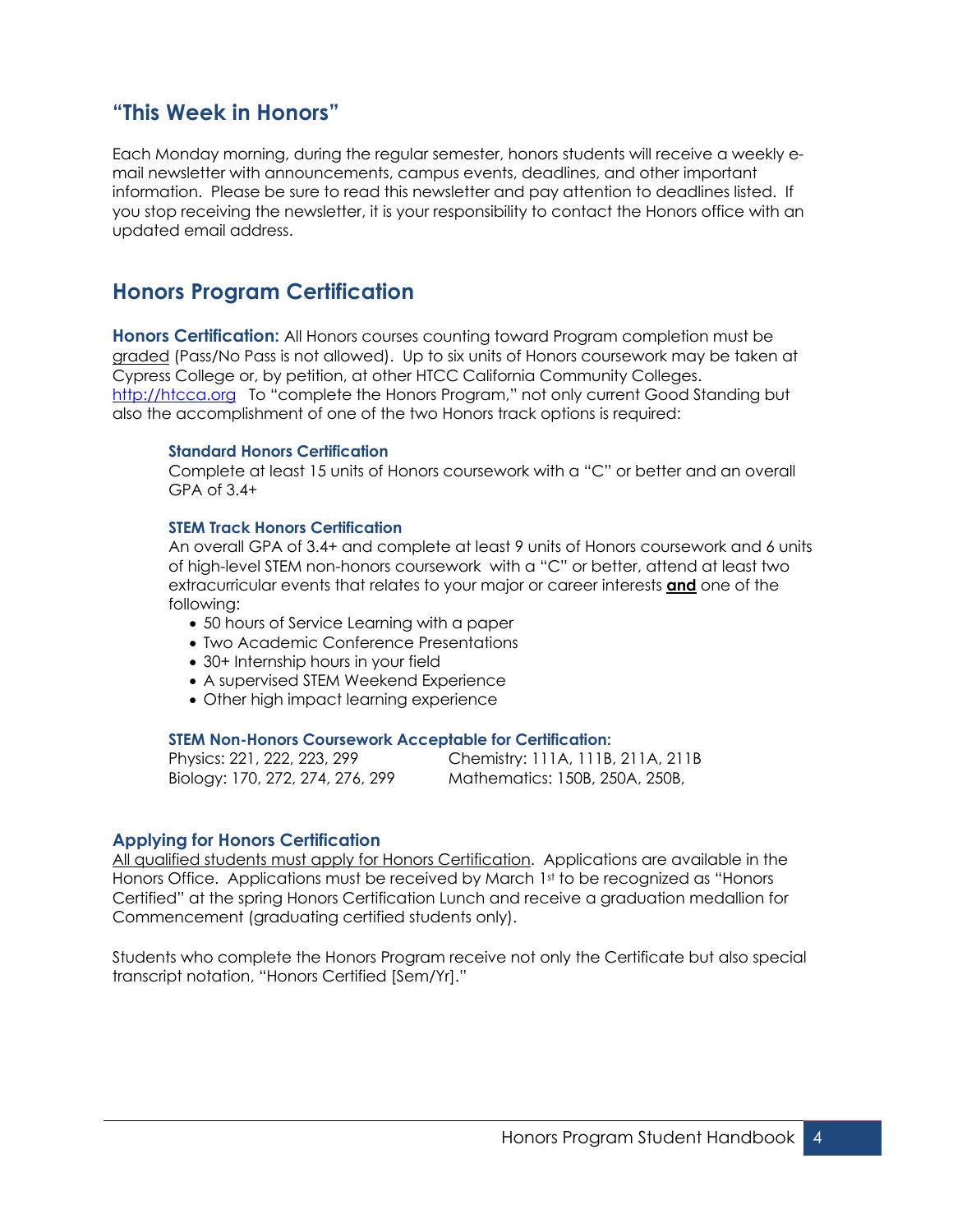# **Honors Program Benefits**

The benefits of participating in the Honors Program are many. The table below provides a breakdown of the main benefits:

|                                                           |                       | Honors Certified |
|-----------------------------------------------------------|-----------------------|------------------|
|                                                           |                       |                  |
|                                                           |                       |                  |
| <b>Benefits and Opportunities</b>                         | <b>Honors Program</b> |                  |
| Smaller classes                                           | $\checkmark$          | $\checkmark$     |
| Challenging and enjoyable academic experiences            | $\checkmark$          |                  |
| Dedicated faculty and staff                               | $\checkmark$          | $\checkmark$     |
| "H" transcript notation for each Honors course taken      | $\checkmark$          |                  |
| Weekly Newsletter to keep you informed of campus events   | $\checkmark$          | $\checkmark$     |
| <b>Service Learning Opportunities</b>                     | $\checkmark$          | $\checkmark$     |
| Eligibility to join PTK and AGS honor societies           | ✓                     |                  |
| Library cards at UC Irvine and UCLA                       | $\checkmark$          |                  |
| <b>Study Abroad Opportunities</b>                         | $\checkmark$          | $\checkmark$     |
| Opportunity to be an Honors Ambassador                    | $\checkmark$          |                  |
| Enhanced preparation for upper-division work              | $\checkmark$          | $\checkmark$     |
| Eligibility to participate in Honors research conferences | $\checkmark$          | $\checkmark$     |
| Eligibility to submit to Honors publications              |                       | $\checkmark$     |
| Eligibility for Honors transfer consideration             |                       | ✔①               |
| Eligibility for Honors scholarships at transfer partners  |                       | ✔①               |
| Recognition at spring Honors Certification Lunch          |                       |                  |
| "Honors Program Certified" on transcript                  |                       |                  |
| Honors Certification certificate signed by FC President   |                       |                  |
| Honors Medallion for Graduating Certified Students        |                       |                  |

OHonors Program completion is necessary for participation in all Honors transfer agreements; however, agreements vary widely. **Program completion alone is not sufficient for eligibility to participate in every transfer agreement.**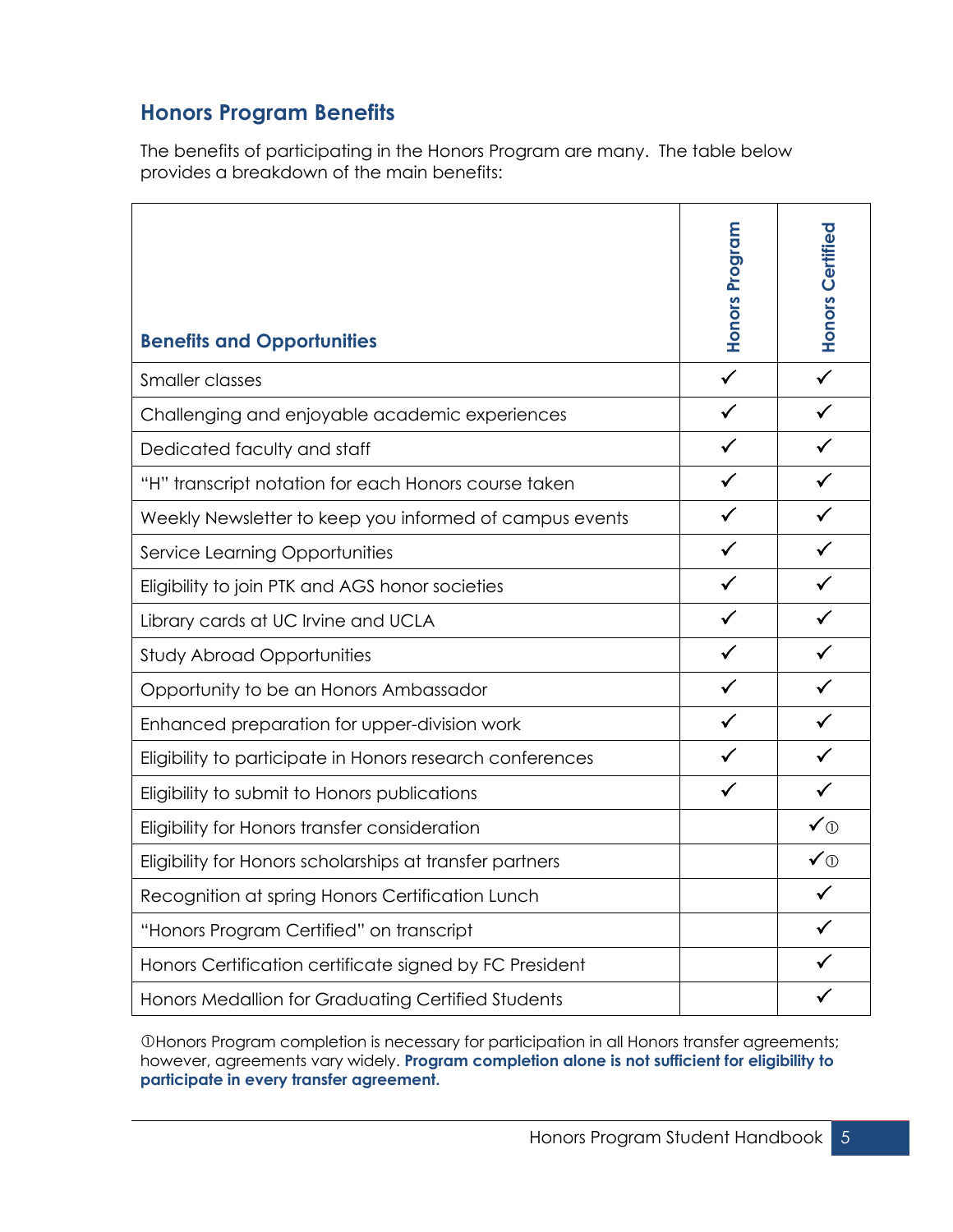# **The Honors Calendar**

It is impossible to give exact dates for many things you'll need to keep track of. Use this as a general "heads-up" guide. It may change. **Keep in touch! Read the "This Week in Honors" every Monday morning!**

**This calendar is for the Honors Program only. This calendar does not contain**

- **Course recommendations;** that's the Honors counselors' job.
- **Transfer application & post-app deadlines**(See http://transfer.fullcoll.edu/ )

| <b>Month</b> | <b>A Typical Year</b>                                                                                                      | <b>Conferences, Publications</b>                                                                                                                      | <b>The Year Before Transfer</b>                                                                                                                                                                                 |
|--------------|----------------------------------------------------------------------------------------------------------------------------|-------------------------------------------------------------------------------------------------------------------------------------------------------|-----------------------------------------------------------------------------------------------------------------------------------------------------------------------------------------------------------------|
| July         | Fall registration begins                                                                                                   |                                                                                                                                                       |                                                                                                                                                                                                                 |
| Aug.         | Late-August: Classes start                                                                                                 |                                                                                                                                                       | Get Transfer Center<br>calendar for transfer<br>workshops                                                                                                                                                       |
| Sept.        |                                                                                                                            |                                                                                                                                                       | <b>Attend Transfer Center</b><br>application workshops.                                                                                                                                                         |
| Oct.         |                                                                                                                            | Due early October:<br><b>SCCUR</b> abstracts<br>Due mid-October:<br>submissions to Scribendi,<br>honors literary magazine<br>http://www.wrhc.nau.edu/ | Apply to CSUs.<br><b>FOR UCLA TAP:</b><br>- Consult the Honors<br>Counselor for <b>allowable</b><br>alternate majors. To be<br>eligible you must put them<br>on your November app<br>Keep your GPA $>$ 3.5 too! |
| Nov.         | Spring registration<br>www.fullcoll.edu/class-schedule                                                                     | <b>SCCUR Conference</b><br>http://www.sccur.org                                                                                                       | Apply to UCs.                                                                                                                                                                                                   |
| Dec.         | Over Break:<br>Start application for<br><b>Fullerton College</b><br>Foundation scholarships.<br>www.fullcollfoundation.org | Due early Dec.: HTCC<br>conference abstracts.                                                                                                         |                                                                                                                                                                                                                 |
| Jan.         | Late Jan: Classes start                                                                                                    | Due Late January:<br>abstracts for the BHC<br>conference                                                                                              |                                                                                                                                                                                                                 |
| Feb.         |                                                                                                                            | Due Feb 20: Application<br>to volunteer (and earn<br>free registration) at the<br><b>HTCC</b> conference                                              | Mid-Feb: CSU transfers file<br>for AA-T / AS-T degree                                                                                                                                                           |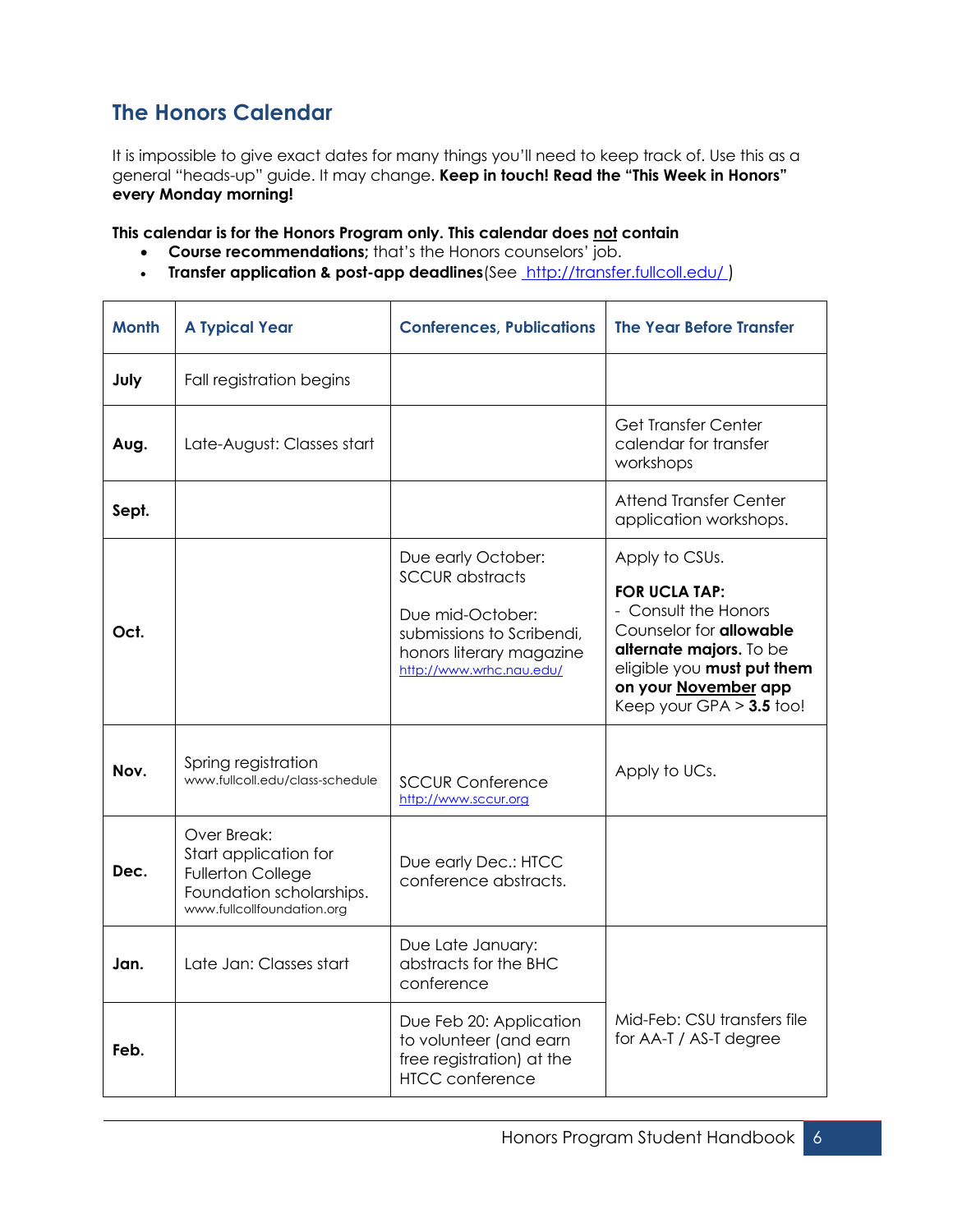| March | March: Apps due for<br><b>Fullerton College</b><br>scholarships. | Mid-March: HTCC<br>Conference (UC Irvine)                                                                                                                  | Early March: File for AA/AS<br>degree (non-CSU)                                    |
|-------|------------------------------------------------------------------|------------------------------------------------------------------------------------------------------------------------------------------------------------|------------------------------------------------------------------------------------|
| April |                                                                  | Due mid-April: Building<br><b>Bridges abstracts HTCC</b><br>presenters only<br>Late April or early May:<br><b>BHC</b> conference<br>(Stanford or Berkeley) | $\circledcirc$ Try very, very hard not to<br>check your email every 10<br>minutes. |
| May   | Summer registration<br>begins                                    | <b>Fullerton College Division</b><br>and Foundation<br><b>Scholarship Ceremonies</b>                                                                       | Apply for Transfer<br>Scholarships<br>Transfer Celebration<br>Commencement!        |
| June  |                                                                  |                                                                                                                                                            | Submit SIR<br>File for IGETC certification.                                        |

# **University of California Honors Transfer Agreements**

Honors transfer agreements have nothing to do with the UC Transfer Admission Guarantee (TAG). Consult the Transfer Center for your best TAG strategy.

- **UC Berkeley Transfer, Re-entry, Student Parent Center:** Though CAL doesn't offer a transfer agreement, they do have a "**Starting Point Mentorship"** opportunity which provides our students with a UC Berkeley student mentor that offers guidance, motivation and access to campus and community resources**.**
- **UC Irvine Honors-to-Honors: Honors Certified students who have earned a GPA of 3.7 or higher** are eligible for UCI's Campuswide Honors Program, with a Regents Scholarship, eligibility for Honors housing, priority registration, and other benefits.
- **UCLA TAP (Transfer Alliance Program): Honors Certified students with a GPA of 3.5 or higher are eligible for TAP.** They will be considered **twice** by the College of Letters and Science: once under each of two majors. Applicants must be prepared for each of these majors and must state them on their original (November) application. **Not all majors may be used as an alternative!** The Honors counselor has a list of which majors are allowed for second consideration. This list is subject to change annually at UCLA's discretion. Most competitive majors at UCLA require a GPA substantially higher than 3.5 for admission, and preparation for the major is crucial to acceptance. TAP Applications are available in the Honors Office in January and must be completed and returned by the first week of the spring semester.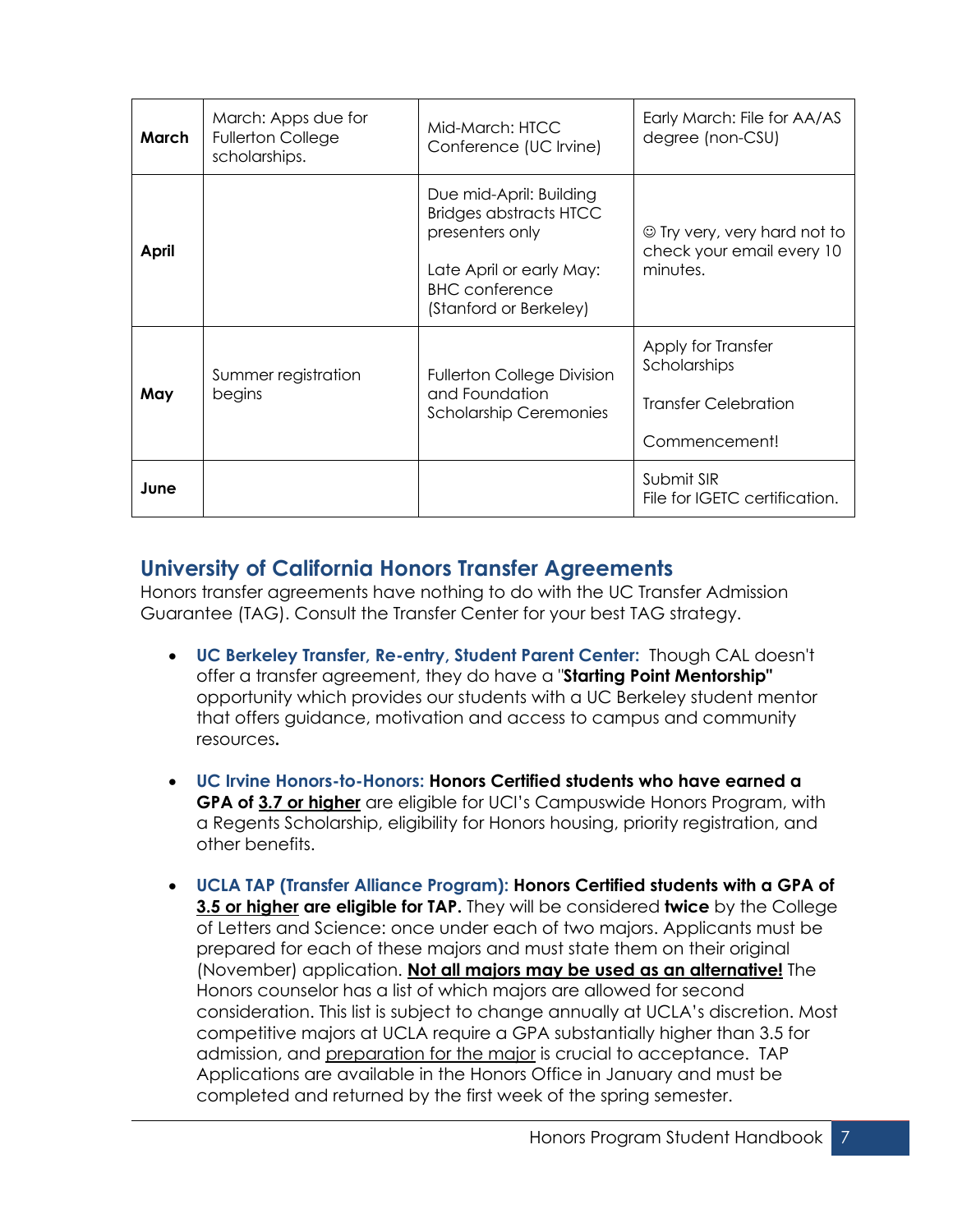# **California State University (CSU) Honors Transfer Agreements**

You must first be accepted to the CSU to use one of the Honors-to-Honors Transfer Agreements listed here.

- **CSU, Fullerton Honors Program: Honors Certified students with a GPA of 3.6 or higher are eligible for automatic acceptance upon application.** Students who are not certified with a 3.5 GPA or higher can apply and interview for the program. Benefits include priority registration, smaller classes, and research opportunities. http://www.fullerton.edu/honors
- **CSU, Fullerton Business Honors Program: Honors Certified students with a GPA of 3.5 or higher are eligible.** Completion of major preparation classes, plus the upper division BUAD 301 and ISDS 361 (courses are not offered at community colleges) must be taken at CSUF prior to the Fall semester. Priority registration and scholarships are available. Contact Director Marcia Clark for more information. http://mihayloweb.fullerton.edu/undergraduate/honors

# **Alphabet Soup**

| $\Delta =$ Place         | $\blacktriangleright$ = Academic Division                                 |  | $\bigcirc$ = College Office $\bigcirc$ = Group/Society |  |
|--------------------------|---------------------------------------------------------------------------|--|--------------------------------------------------------|--|
| A&R@                     | Admissions and Records                                                    |  |                                                        |  |
| $AA/AS$ (-T)             | Associate in Arts / Associate in Science (-Transfer)                      |  |                                                        |  |
| <b>AC</b>                | Add Code                                                                  |  |                                                        |  |
| AGS <sup>®</sup>         | Alpha Gamma Sigma – California community college honors society           |  |                                                        |  |
| <b>ASG</b> <sup>®</sup>  | Associated Student Government                                             |  |                                                        |  |
| <b>BHC</b>               | <b>Bay Honors Consortium</b>                                              |  |                                                        |  |
| $DSS \triangle$          | Disabled Students Services                                                |  |                                                        |  |
| <b>EOPS</b> <sup>®</sup> | <b>Extended Opportunity Program and Services</b>                          |  |                                                        |  |
| <b>GE</b>                | General Education                                                         |  |                                                        |  |
| <b>HTCC</b>              | <b>Honors Transfer Council of California</b>                              |  |                                                        |  |
| ICC                      | Inter-Club Council (all student clubs)                                    |  |                                                        |  |
| <b>IGETC</b>             | Inter-segmental General Education Transfer Curriculum                     |  |                                                        |  |
| <b>KBPK</b>              | Fullerton College Radio Station - 90.1 FM                                 |  |                                                        |  |
| <b>MELVYL</b>            | UC Libraries online catalog (named for Melvil Dewey of the Dewey Decimal) |  |                                                        |  |
| <b>NCHC</b>              | <b>National Collegiate Honors Council</b>                                 |  |                                                        |  |
| <b>PSSA</b> <sup>©</sup> | <b>Political Science Student Association</b>                              |  |                                                        |  |
| <b>PTK©</b>              | Phi Theta Kappa international honor society for two-year schools          |  |                                                        |  |
| <b>PCUMC</b>             | <b>Pacific Coast Undergraduate Math Conference</b>                        |  |                                                        |  |
| <b>SCCUR</b>             | <b>Southern California Council for Undergraduate Research</b>             |  |                                                        |  |
| <b>STEM</b>              | Science, Technology, Engineering, and Mathematics                         |  |                                                        |  |
| <b>TAG</b>               | Transfer Admission Guarantee for UC campuses (not Honors-related)         |  |                                                        |  |
| <b>TAP</b> <sup></sup>   | Transfer Assistance Program (not Honors-related)                          |  |                                                        |  |
| <b>TAP</b>               | <b>Transfer Alliance Program (Honors link to UCLA)</b>                    |  |                                                        |  |
| VRCA                     | Veterans Resource Center                                                  |  |                                                        |  |
| <b>WRHC</b>              | <b>Western Regional Honors Council</b>                                    |  |                                                        |  |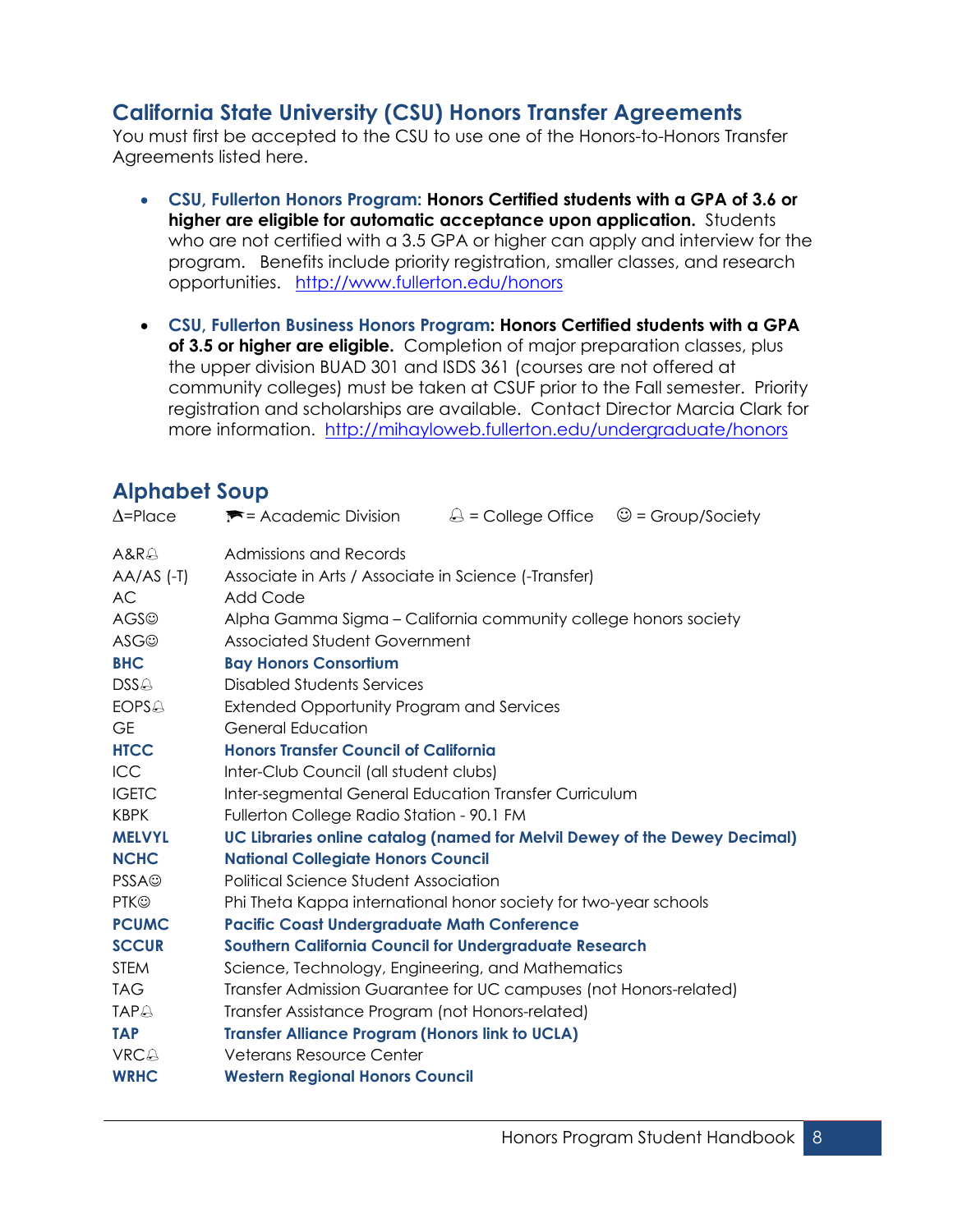# **Alumni Mentors**

Our former Honors students are incredible resources and would love to help you. We have Alumni Mentors at a large number of transfer schools who can answer questions about the transfer process, what they love about their school/major, and what they wished they'd known before they transferred.

### **Ambassadors**

The Honors Ambassadors Program selects Honors students to promote the Honors Program to the community and prospective students and to help represent the campus. Our volunteer Ambassadors help recruit new students, promote the program on campus, give campus tours, assist with social events, and act as liaisons between the Honors student body and the Honors staff. Applications are available in the Honors Office.

# **Assist.org**

Assist.org is an online student-transfer information system that shows how course credits earned at one public California college or university can be applied when transferred to another. ASSIST is the official repository of articulation for California's public colleges and universities and provides the most accurate and up-to-date information about student transfer in California. Major Prep requirements are listed here for your major and transfer school.

### **Associated Students**

Getting involved in Associated Students Government is a great way to build leadership skills and become a part of the campus community. AS Executives and Senators are an integral part of Fullerton College's Shared Governance serving on campus committees like Curriculum, Budget, Planning, and hiring committees. They advocate for and represent the student body. Visit Associated Students (Room 222) for more information.

# **Cadena Cultural Center**

The Cadena Cultural Center sponsors field trips, cultural events, film screenings, guest speakers, and student forums. You can participate in the Black Student Forum, LGBT Student Forum, Open Mic Nights, Women Student Forum, Veterans Student Forum, Undocumented Student Forum, Latino Student Forum, Asian/PI Student Forum, and other events. If there's an event you'd like to see added, contact them. They also sponsor Worldfest and other campus-wide events. Room 212

# **California Cousins**

California Cousins are current Fullerton College students who serve a vital role in the successful transition and adjustment of new international students. California Cousins help international students adapt to the campus and orient them to college life, Fullerton, and the U.S. They are here to help our new international students with things like registering for classes, showing students the campus, finding a place to live, giving tips about community resources, being a friend away from home and much more! http://isc.fullcoll.edu/current\_students/mentor\_program.htm

# **Forensics (Speech & Debate)**

The Forensics team offers students a chance to compete academically against many of the nation's top colleges and universities (2-7 tournaments per semester). Numerous studies list Speech and Debate as one of the top ways to gain skills in communication, critical thinking, and research. Enroll in Speech 138 or contact Professor Doug Kresse dkresse@fullcoll.edu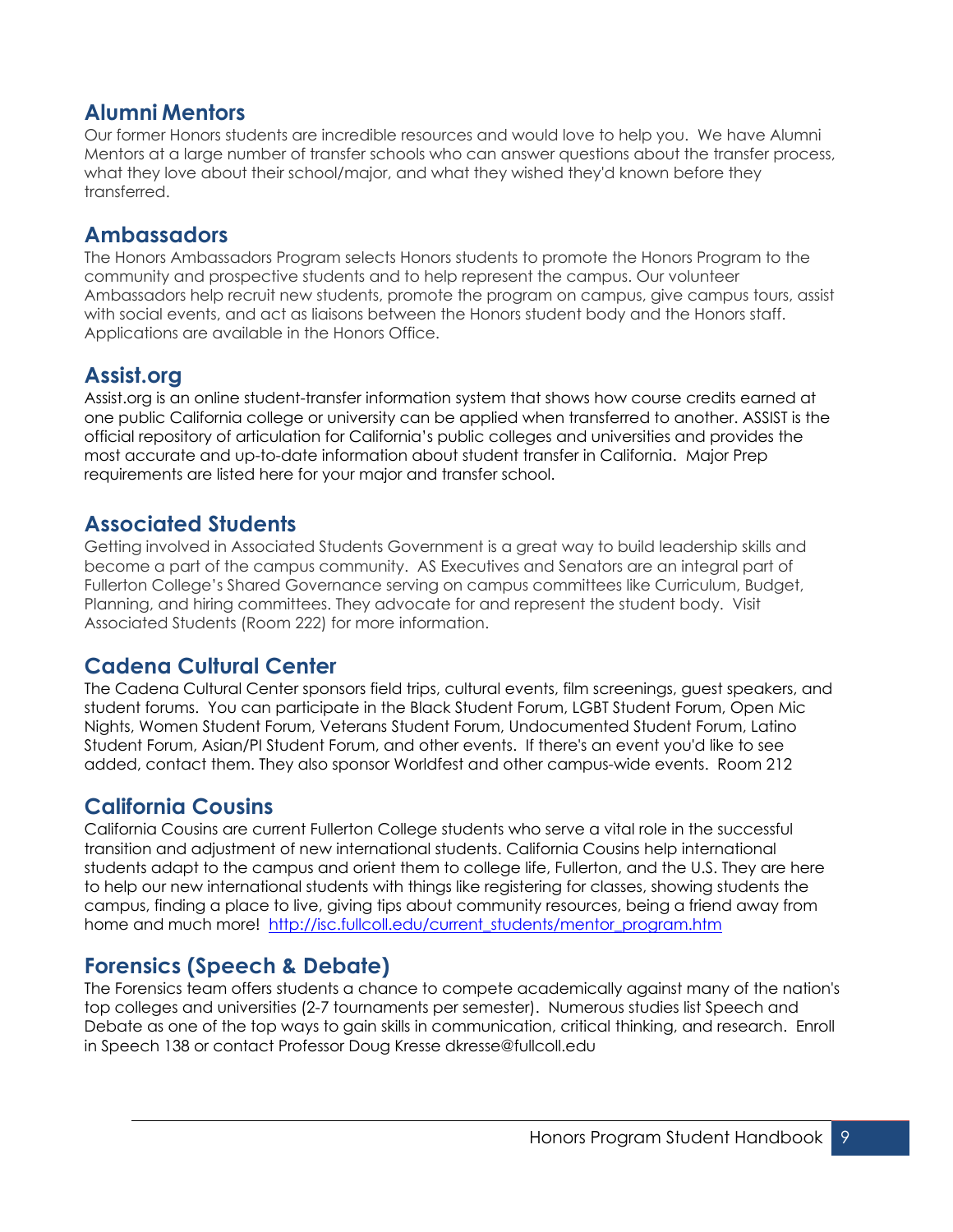# **Get Involved**

Whether it's writing for the school newspaper, doing research in a science lab, playing on one of our athletic teams, or performing in our incredible theater productions -- get involved on campus! Don't miss out on your college experience because you're attending a commuter campus. It's up to you to get involved and become a part of the campus community. Display your leadership skills, discover a new talent, and explore the myriad activities and experiences this campus has to offer.

# **Honors Research Conferences**

Honors students are offered a number of opportunities to present their academic research (from their honors coursework or independent study) at academic research conferences. This is a chance to set yourself apart as a scholar and enhance your academic resume. In addition to campus conferences, Fullerton College honors students routinely present at the Honors Transfer Council of California's research conference at UCI each spring, the Bay Area Honors Symposium at Berkeley or Stanford, and other conferences. Take LIB 100H: Honors Intro to Research http://htcca.org

# *The Hornet, La Antorcha,* **and** *The Torch*

Working on The Hornet (the school newspaper), La Antorcha (the Spanish language publication), or The Torch (the school magazine), is a great way to be involved on campus and get valuable experience in journalism and communications. Students have the opportunity to travel to journalism conferences and earn awards and recognition for their work. Enroll in JOUR 222, 271, or 132 to get started. Contact Professor Jay Seidel: jseidel@fullcoll.edu Room 719

# **Service Learning**

Service learning is a method of teaching that combines classroom instruction with meaningful community service. This form of learning emphasizes critical thinking and personal reflection while encouraging a sense of community, civic engagement, and personal responsibility. Transcript Notation can be earned. Applications available in the Office of Special Programs, Room 225.

### **Student Clubs**

There are many student clubs available and they are an essential part of campus life – planning cultural events, political debates, and other club activities. In addition to PTK and AGS honors societies, you can join various clubs like the Political Science Student Association, Veterans CLub, Sociology Club, MEChA, Latina Leadership, LAMBDA, the DREAM Team, STOMP, H.O.P.E., and many more. If you can't find a club that interests you, start one. Our clubs participate in KinderCaminata, WorldFest, and many other campus-wide events each year. Stop by the Quad during Club Rush or visit Student Affairs (Room 223) for more information.

# **Study Abroad**

The Study Abroad Program at Fullerton College provides our students with the opportunity to study with our faculty and 40 other students in a foreign country that will promote a global perspective for effective living and working in an international environment. The Study Abroad experience is lifechanging and one each honors student should consider. http://studyabroad.fullcoll.edu

# **Transfer Center**

The Transfer Center offers valuable workshops on transfer basics, the differences between the CSU's and the UC's, how to write a personal statement, meetings with transfer representatives, campus field trips (including the Northern California Campus Trip which is an amazing trip), campus catalogs, scholarships, and access to computers. Every honors students should attend their workshops. Read their monthly newsletter and pay attention to their scheduled events. Room 212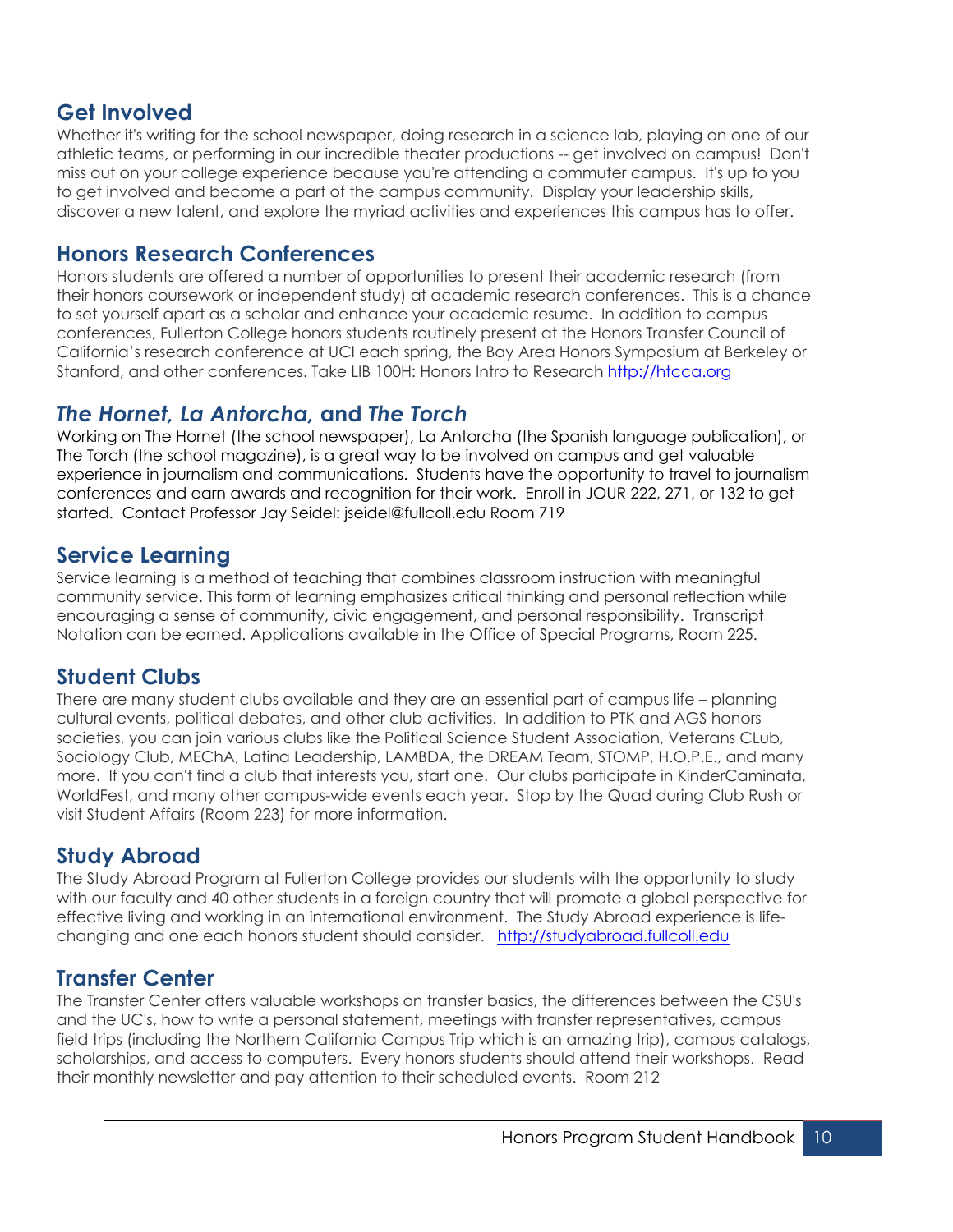# M**General warnings**:

- 1. Nothing's automatic!
	- a. If you want to be Honors Certified, apply for it, or you won't get it.
	- b. If you have repeated a class to remove a D or F from your GPA, file the necessary paperwork, or both grades will be included in your GPA. (Admissions & Records)
	- c. If you want a degree from Fullerton, file for it, or you won't get it. http://admissions.fullcoll.edu/Home/graduation.html
	- d. If you want your transfer school to honor your IGETC completion, file for it, or you'll be under that school's general education, no matter what it is. (Admissions & Records)
	- e. If you want your AP scores to be on your Fullerton College transcript, file for it, even if you have already given them to matriculation, or your transfer school may not give you credit for them in the application process. Discuss options with Linda Kelly-Mandich, Honors Counselor.
- 2. Professors (including Honors Program Coordinators) can't . . .
	- a. give you a "W" after the drop date has passed;
	- b. waive English or math pre-requisites for any course in any discipline;
	- c. change campus deadlines or drop dates. Be aware of all deadlines.
- 3. "Call Monday morning" for an Honors Counselor appointment means "Call at 8:00 a.m. Monday morning."
- 4. You are responsible for deadlines and information in the weekly Honors newsletter. Read it.
- 5. If you want a letter of recommendation from a professor, make sure you ask someone who knows you well, ask well in advance (a month) of the deadline, give them your academic resume and all other information they'll need, and be clear about the deadline. Academic resume templates are available in the Honors Office.
- 6. The UCs and CSUs have no sense of humor concerning anything, including but not limited to deadlines you didn't know about, almost-met criteria, overlooked details, your ignorance of their rules, your misreads, your belief in bad advice, your non-compliance with their procedures, your not filing forms you never heard of, computer crashes, goblin attacks, or any other possible items not herein listed, so embrace the bureaucracy. It will be worse after you transfer; get used to it now.

### **Read all e-mails from the Transfer Center and the Honors Program Office. Read all emails from the schools to which you have applied.**